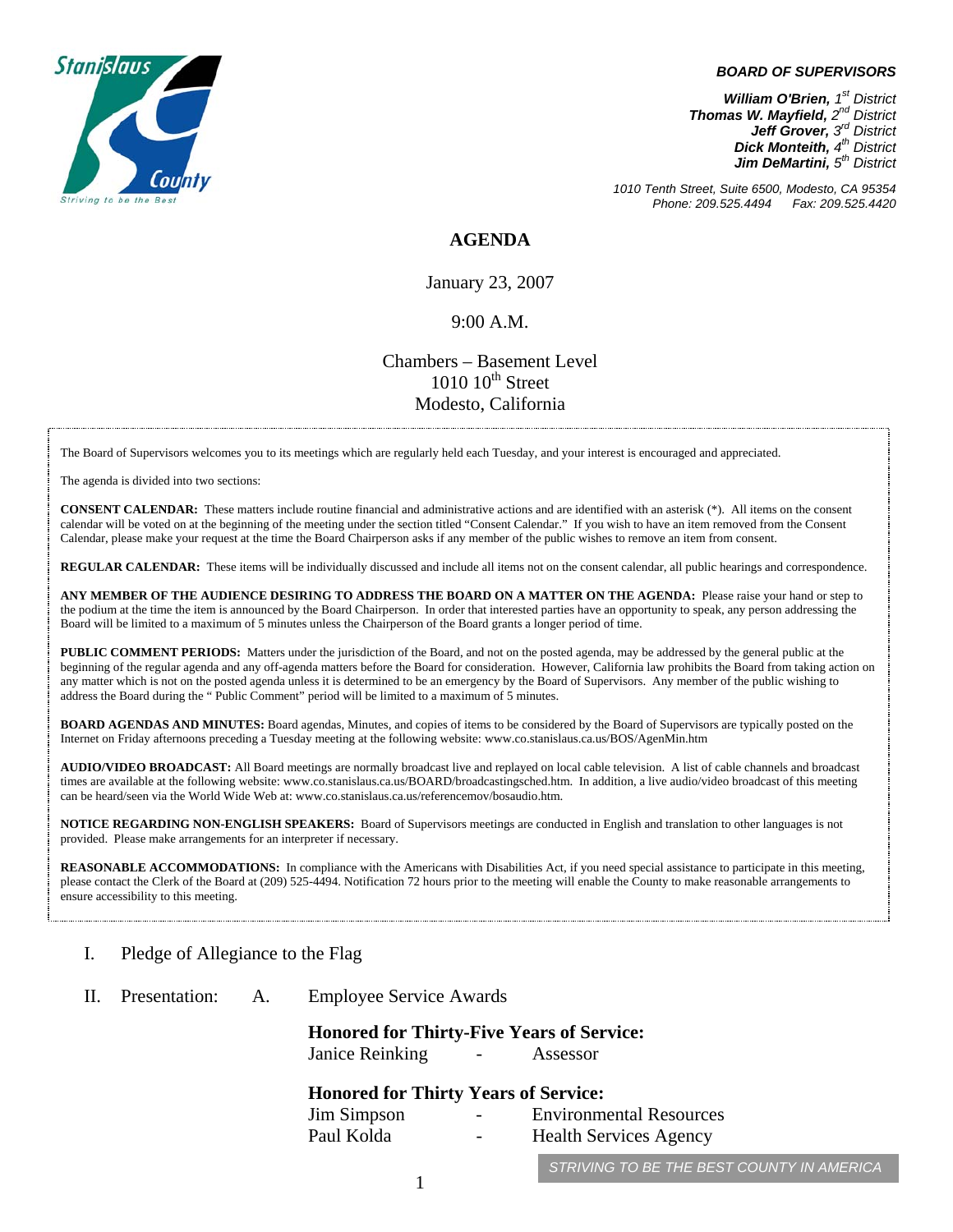## **Honored for Twenty-Five Years of Service:**

| Stephen Smith     | $\overline{\phantom{0}}$ | Auditor-Controller |
|-------------------|--------------------------|--------------------|
| Claudette Trawick | $\overline{\phantom{a}}$ | Clerk-Recorder     |

- B. January 2007 as Quilt Month in Stanislaus County
- III. Public Comment Period
- IV. Consent Calendar
- V. Agenda Items
	- A. Miscellaneous
	- \* 1. Approval of the Minutes for January 16, 2007 ([View Item](http://www.co.stanislaus.ca.us/BOS/MINUTES/2007/min01-16-07.pdf))
	- \* 2. Acceptance of the Resignations of:
		- a. Nancy Brown from the Hazardous Waste Management Advisory Committee ([View Item](http://www.co.stanislaus.ca.us/BOS/Agenda/2007/20070123/A02a.pdf))
		- b. Art de Werk from the Airport Advisory Committee ([View Item](http://www.co.stanislaus.ca.us/BOS/Agenda/2007/20070123/A02b.pdf))
		- c. Brad de la Cruz from the Mental Health Board ([View Item](http://www.co.stanislaus.ca.us/BOS/Agenda/2007/20070123/A02c.pdf))
	- \* 3. Approval of Appointments of:
		- a. Rodolfo Caro to the Riverdale Park Tract Community Services District Board of Directors ([View Item](http://www.co.stanislaus.ca.us/BOS/Agenda/2007/20070123/A03a.pdf))
		- b. Dr. Richard Rose, Tom Changnon, and Rick Fritzemeier to the Stanislaus Economic Development and Workforce Alliance ([View Item](http://www.co.stanislaus.ca.us/BOS/Agenda/2007/20070123/A03b.pdf))
	- \* 4. Acceptance of the Resignation of Zena Gilbert and the Appointment of Charlie Goeken to the Economic Development Action Committee ([View Item](http://www.co.stanislaus.ca.us/BOS/Agenda/2007/20070123/A04.pdf))
	- B. Chief Executive Office
	- \* 1. Acceptance of the Stanislaus County Treasury Pool's December 2006 Monthly Investment Report – Treasurer-Tax Collector ([View Item](http://www.co.stanislaus.ca.us/BOS/Agenda/2007/20070123/B01.pdf))
	- \* 2. Approval of Completion and Acceptance of the Replacement of the Heating and Air Conditioning Units at the Family Practice Center for Health Services Agency – Chief Executive Office ([View Item](http://www.co.stanislaus.ca.us/BOS/Agenda/2007/20070123/B02.pdf))
	- \* 3. Authorization to Use Public Facility Fees to Purchase Equipment and Services Necessary to Upgrade the Data Infrastructure to Improve Internet Access for Customers of the Stanislaus County Library ([View Item](http://www.co.stanislaus.ca.us/BOS/Agenda/2007/20070123/B03.pdf))
	- \* 4. Authorization to Use Public Facility Fees to Purchase Collection Materials, Such as Books, DVDs, Audiovisual and Other Materials for the Stanislaus County Library ([View Item](http://www.co.stanislaus.ca.us/BOS/Agenda/2007/20070123/B04.pdf))
	- \* 5. Approval of Appointment of the 2007 Discipline/Equal Employment Opportunity (EEO) Grievance Appeals Board ([View Item](http://www.co.stanislaus.ca.us/BOS/Agenda/2007/20070123/B05.pdf))
		- 6. Approval to Proclaim the Existence of a Local Emergency and Request for the Governor to Proclaim a State of Emergency and Request a Presidential Declaration for Damage Due to the Extreme January 2007 Freeze in Stanislaus County ([View Item](http://www.co.stanislaus.ca.us/BOS/Agenda/2007/20070123/B06.pdf))
	- C. Department of Public Works
	- D. Department of Planning and Community Development
	- 1. Approval to Set a Public Hearing on February 6, 2007 at 9:25 a.m. to Consider Williamson Act Cancellation Application No. 2006-01 and Use Permit Application No. 2006-03 - Turlock Sportsman's Club ([View Item](http://www.co.stanislaus.ca.us/BOS/Agenda/2007/20070123/D01.pdf))